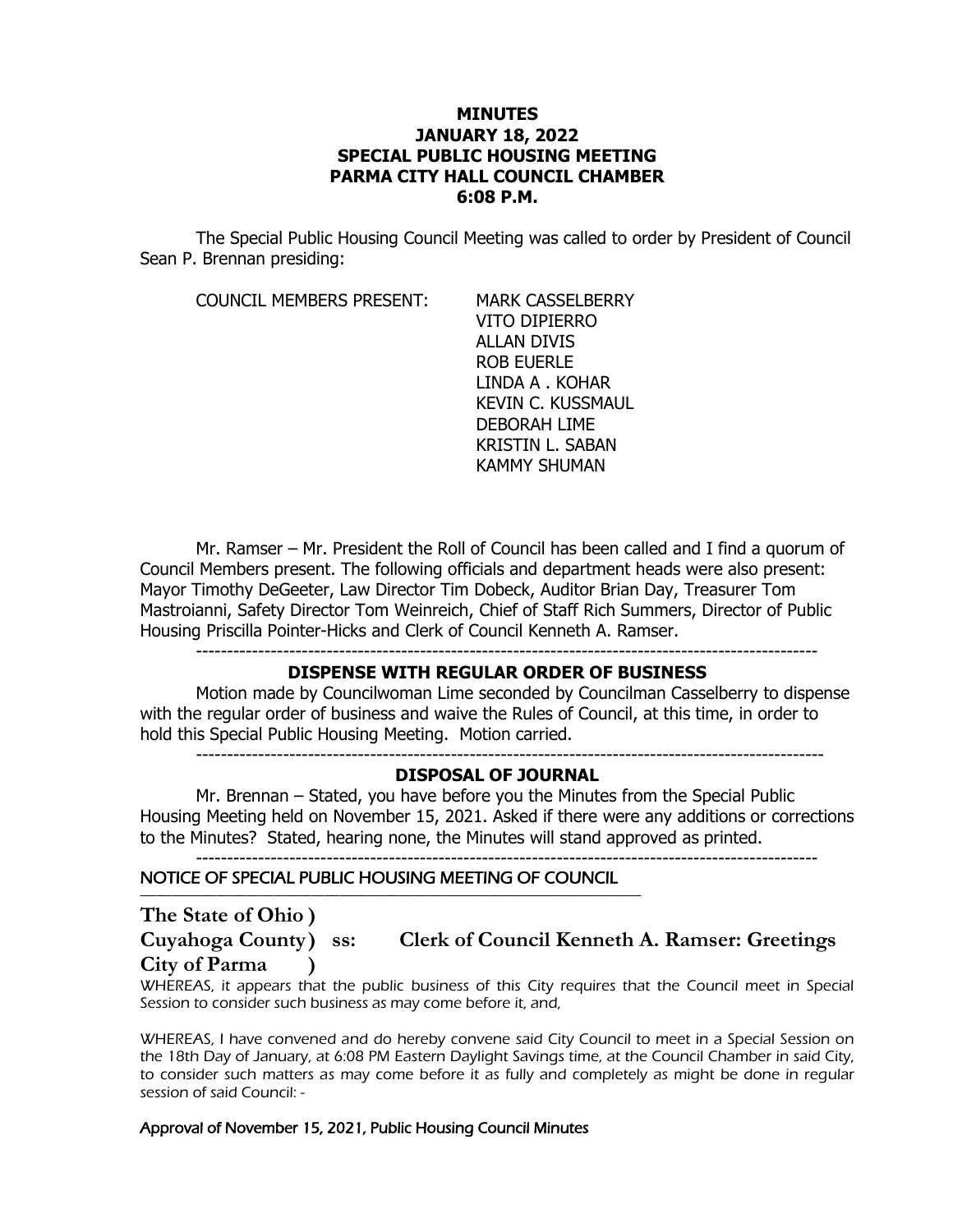### SUSPENSION OF THE RULES

HOUSING RESOLUTION 22-1 **1/18/22** 

BY: K. C. KUSSMAUL (SPECIAL MEETING) (By Request – Public Housing Executive Director)

A RESOLUTION AUTHORIZING THE EXECUTIVE DIRECTOR OF THE PARMA PUBLIC HOUSING AGENCY TO WRITE-OFF THE AMOUNT OF \$1,204.96 OF UNCASHED CHECKS COVERING HVC PAYMENTS, UTILITY REIMBURSEMENTS, AND ACCOUNTS PAYABLE FOR THE PARMA PUBLIC HOUSING AGENCY, AND DECLARING AN **EMERGENCY** 

You are therefore commanded to summon: Mayor Tim DeGeeter, Service Director Brian Higgins, Law Director Timothy Dobeck, Public Housing Executive Director Priscilla Pointer-Hicks, Council President Sean P. Brennan, Mark Casselberry, Vito Dipierro, Allan Divis, Rob Euerle, Linda A. Kohar, Deborah Lime, Kevin C. Kussmaul, Kristin L. Saban, Kammy Shuman and Kenneth A. Ramser, Clerk of said Council, to meet in Special Session as aforesaid for the purposes aforesaid.

Hereof fail not and have you then and there this Writ, with your return thereon in what manner you have executed the same.

> In testimony whereof, I have hereunto set my hand and caused the Corporate seal of said City to be hereunto affixed, this 18th day of **January**

/seal/

 $/s/$  Sean P. Brennan City of Parma COUNCIL PRESIDENT SEAN P. BRENNAN ----------------------------------------------------------------------------------------------------------------------------------------------------------------------------

> CERTIFICATE OF SERVICE NOTICE OF SPECIAL MEETING OF COUNCIL

I, Lisa Beeble, Deputy Clerk I, of the City of Parma, Ohio, do hereby certify that on January 14, 2022, I received the notices of a Special Meeting of Council, a copy of which is attached hereto, and that in accordance with the instructions given to me, I have served each person named in the notice with the notice by Electronic Mail (e-mail) with the notice on January 14 ,2022, at 2 PM, which date and time is more than twelve hours prior to the time of the Special Meeting.

Signed *Lisa Beeble* 

 Lisa Beeble Deputy Clerk I

---------------------------------------------------------------------------------------------------------------- **SUSPENSION OF THE RULES:**

Mr. Brennan – Shall the statutory provision and Rule 48 requiring the full and distinct reading of Hsg. Res. No. 22-1 on three different days be dispensed with?

Yes: Casselberry, Dipierro, Divis, Euerle, Kohar, Kussmaul, Lime, Saban, Shuman.

No: None; motion carried.

Mr. Brennan – Shall Rule 45 requiring reference to committee be dispensed with and Hsg. Res. No. 22-1 be placed on final passage?

- Yes: Casselberry, Dipierro, Divis, Euerle, Kohar, Kussmaul, Lime, Saban, Shuman.
- No: None; motion carried.